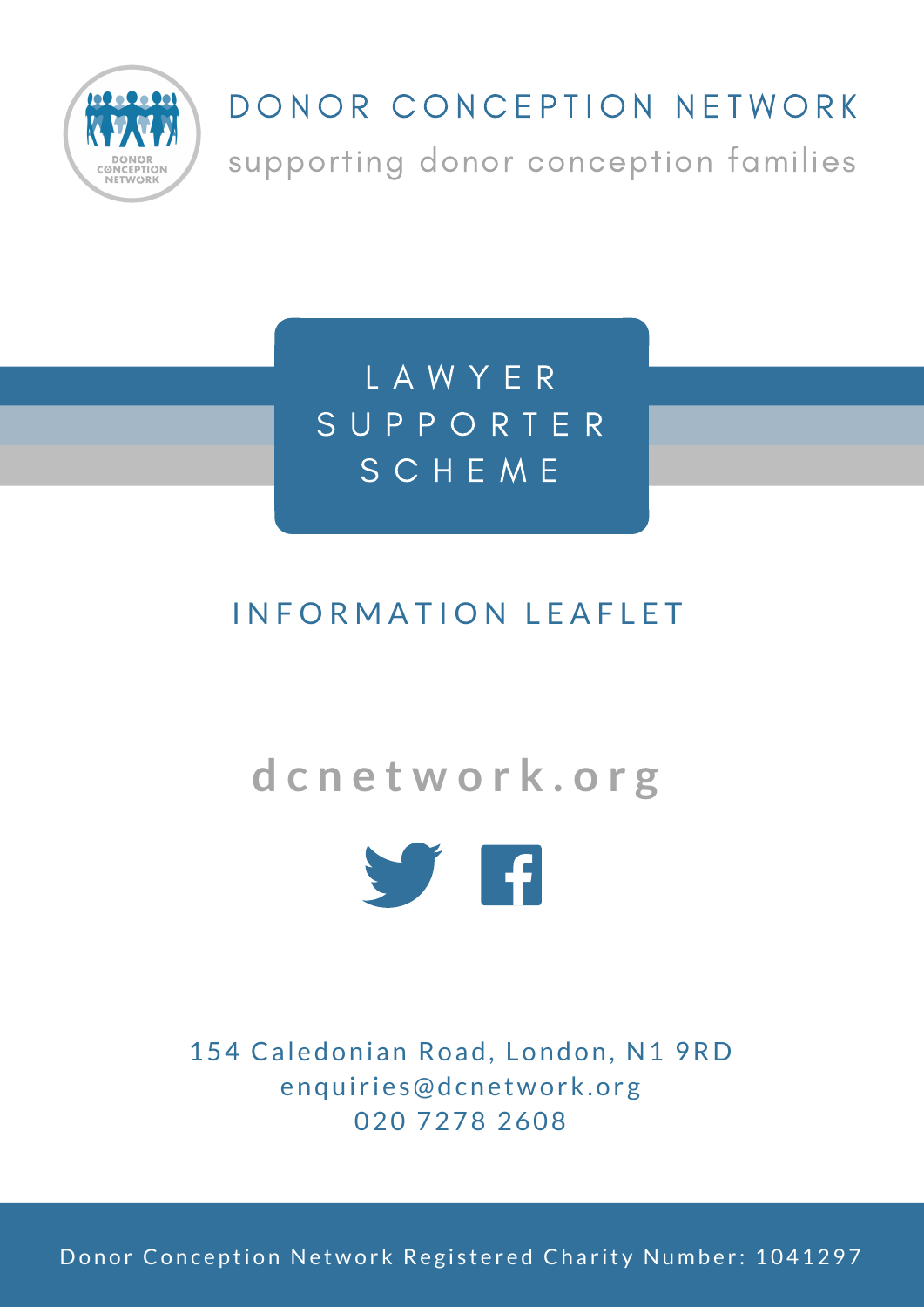# WHO ARE WE AND WHY DO YOUR CLIENTS NEED US?

The Donor Conception Network provides essential support and resources to donor conception families, helping them to navigate the complex world of fertility treatment. We are a leading authority in the donor conception community, with over 2000 members and around 7000 unique monthly visits to our website. We are regularly contacted by people needing specialist support on a range of donor conception related issues.

Our members and those visiting our website include anyone using gamete donation, sometimes with surrogacy. They may be heterosexual or same-sex couples or single people. Many are having treatment in fertility clinics but some are conceiving using private arrangements outside of licensed clinics. Part of our job is to direct them to knowledgeable professionals, including lawyers who can offer sound advice on all the legal issues surrounding third party reproduction.

By joining our Lawyer Supporter Scheme as a specialist in this area, you are helping ensure that we are connecting people with the most dedicated family law firms.

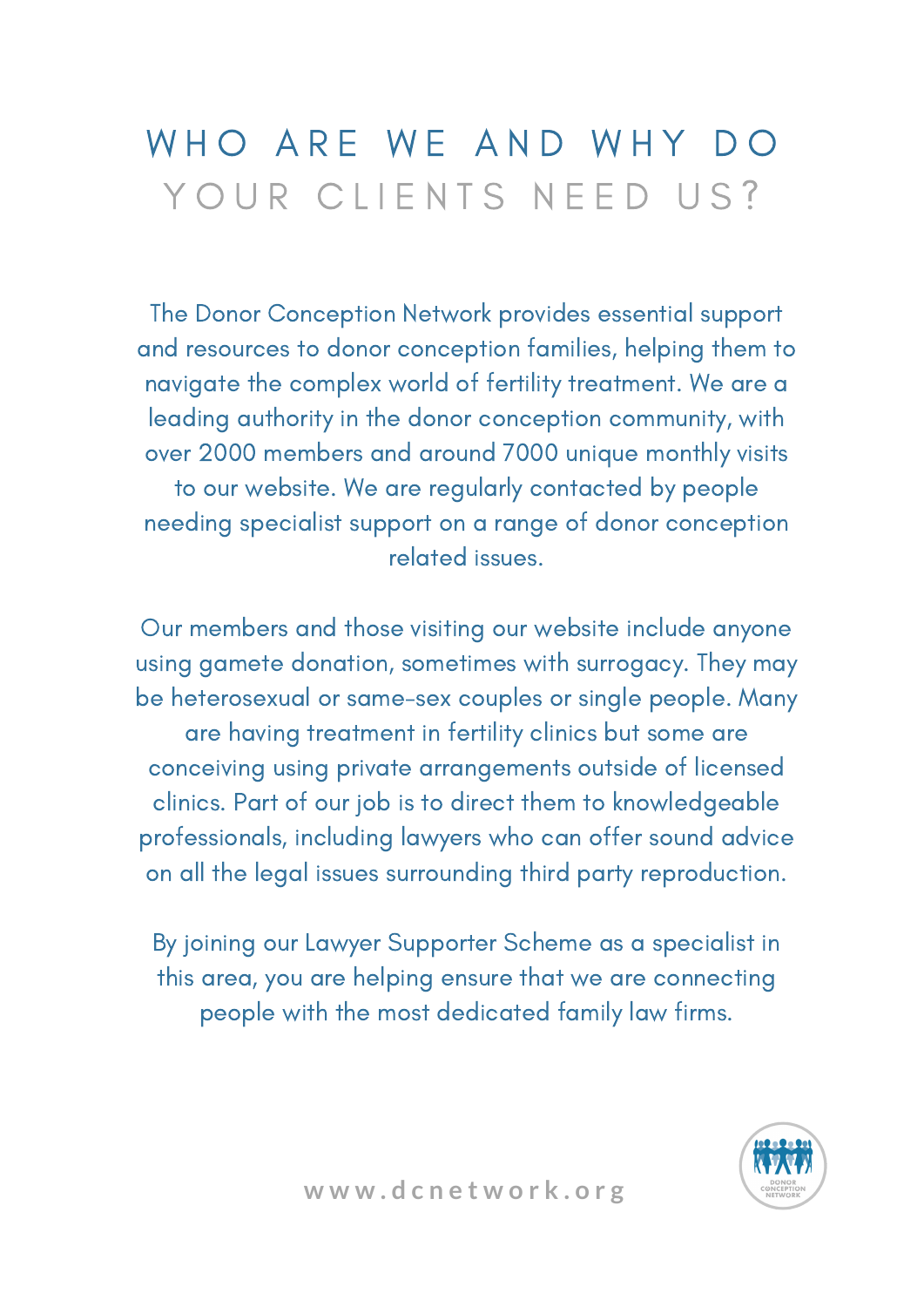# THE BENEFITS OF JOINING

We know that, like us, you have a passion for helping families. Together, we can combine our resources to offer a higher level of support to those who need us.

Here 's what we offer our lawyer supporters:

- $\frac{1}{2}$ A listing on our website to showcase your firm
- Printed copies of our Journal
- A chance to tender contributions to our blog and Journal
- $\frac{1}{2}$ Regular eBulletins containing the latest news
- $\frac{1}{2}$ A place on the expert speakers list for our events
- $\frac{1}{2}$ Opportunity to attend our conferences
- $\frac{1}{2}$ Support service from DC Network staff where needed
- $\sqrt[n]{ }$  The sharing of your news and events on social media

For more information email enquiries@dcnetwork.org